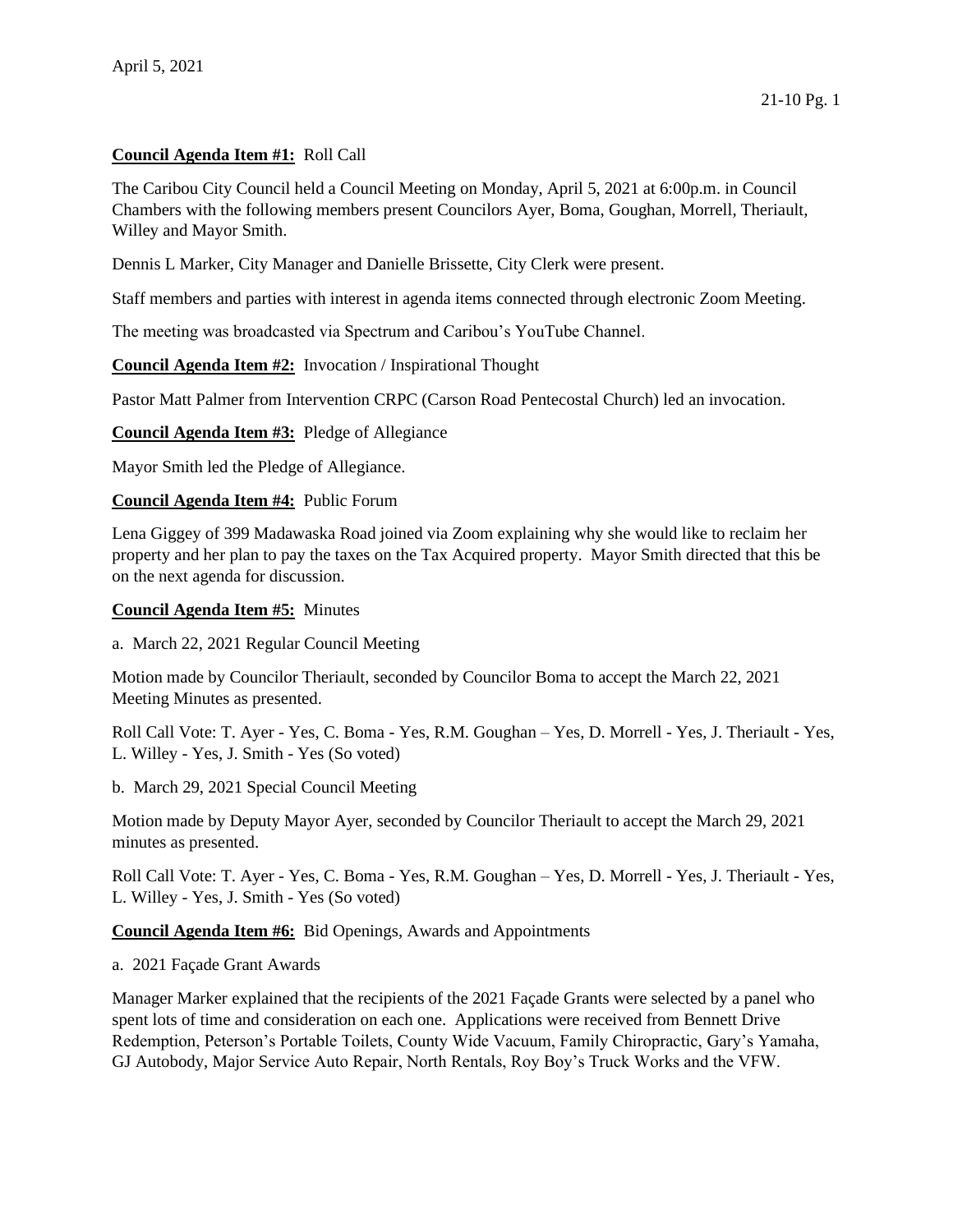The recipients of the 2021 Façade Improvement Grant Awards were Bennett Drive Redemption in the amount of \$7,000.00 and Peterson's Portable Toilets- Otter Street Location in the amount of \$5,000.00. Council congratulated the recipients of the Façade Improvement Grants.

**Council Agenda Item #7:** Public Hearings

There were not public hearings scheduled.

**Council Agenda Item #8:** Reports by Officials and Staff

a. Manager's Report

Manager Marker reviewed the City Manager's Report dated April 2, 2021.

**Council Agenda Item #9:** New Business, Ordinances and Resolutions

a. Introduction of Ordinance No. 01, 2021 Series Rezoning Properties near 470 Sweden Street

Deputy Mayor Ayer introduced Ordinance No. 01, 2021 Series Rezoning Properties near 470 Sweden Street with the 2 attached exhibits.

Public Hearing will be held April 20, 2021 during the next City Council meeting.

b. Introduction of Ordinance No. 02, 2021 Series Regarding Burying of Demolition Materials

Manager Marker explained some of the concerns surrounding the new proposed ordinance.

Ordinance No. 02, 2021 Series Regarding Burying of Demolition Materials was not introduced.

**Council Agenda Item #10:** Reports and Discussion by Mayor and Council Members

Councilor Theriault stated that she has met with the Highway Protection Committee and that the lights on the Fort Bridge should be fixed in mid-April, they noted about additional failure on the River Road and that they have a paving and Chip sealing plan set up for the upcoming season.

Deputy Mayor Ayer asked about a light that is broken and lying down between Walgreens and the Church on Bennett Drive.

Councilor Morrell stated that there is a problem at the Wellness Center and that the Building Committee would be looking into the water problem around the air ducts.

Mayor Smith asked if there was a good neutral time to meet with the Nylander Board.

Manager Marker noted that they will send out a google poll to find a good time for all of the councilors to come together and meet with the Nylander Board.

Deputy Mayor Ayer stated that there is an upcoming Charter Committee Meeting on Wednesday April 7<sup>th</sup> at 10:00 a.m.

**Council Agenda Item #11:** Executive Session(s) (May be called to discuss matters identified under Maine Revised Statutes, Title 1, §405.6)

a. Personnel matters under §405.6.A